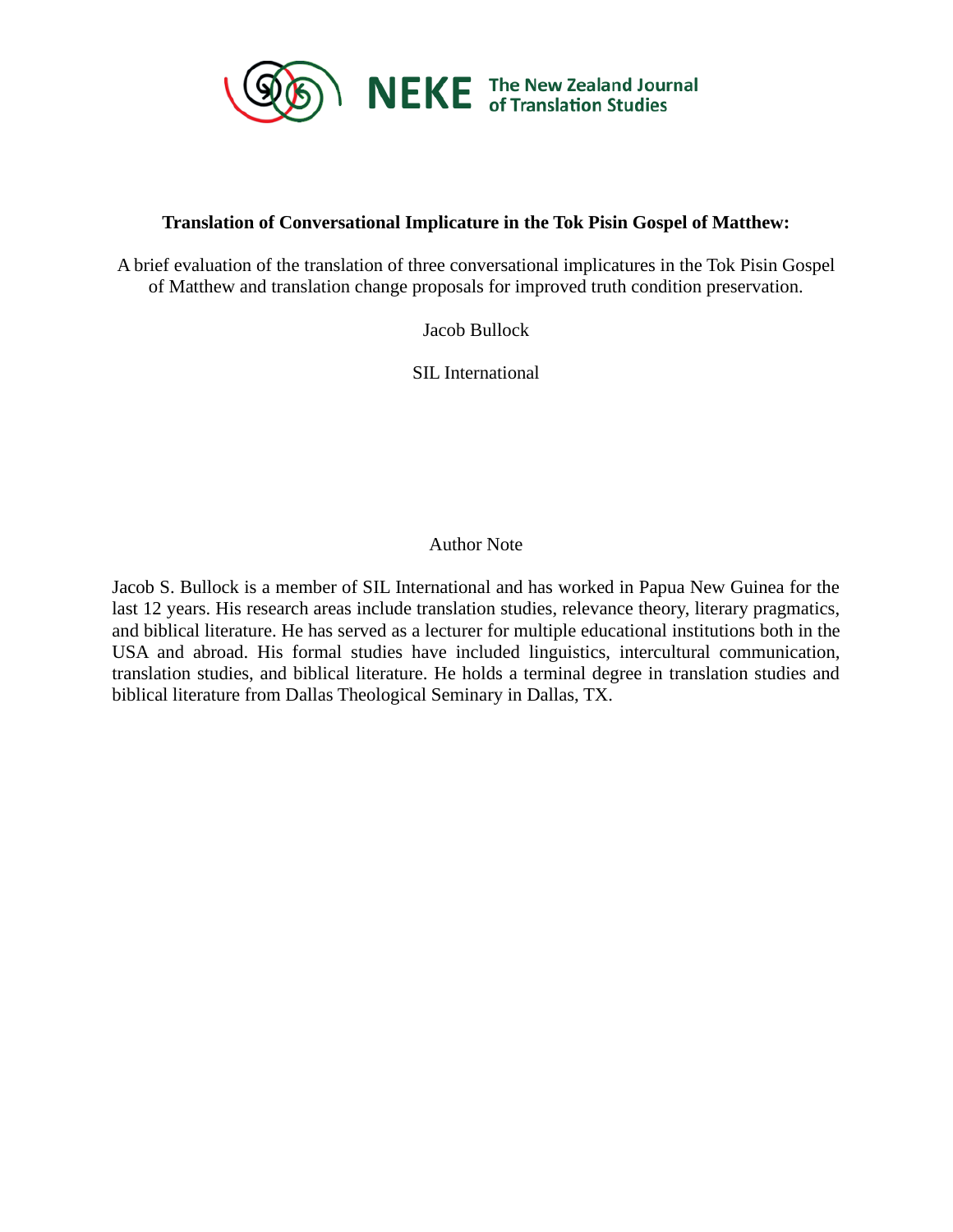

# **Abstract**

In this paper I will be examining and evaluating three conversational implicatures from the gospel of Matthew along with their translations in Tok Pisin, a lingua franca of the country of Papua New Guinea. My purpose in the examination is to evaluate whether the implicatures they contain are likely to communicate the same truth conditional meaning in the translation as in the original. After the evaluation I will show my proposed additions to the translations to ensure that the original truth conditional meanings are preserved.

For evaluation of the implicatures I will be utilizing principles from the theory of conversational implicature proposed by Paul Grice. Specifically, I will be referring to his super maxims of quality, quantity, relation and manner and his theory of implicature through violation of these maxims. (Grice 1989)

*Keywords:* Tok Pisin; translation; Buk Baibel; Gricean pragmatics; conversational implicature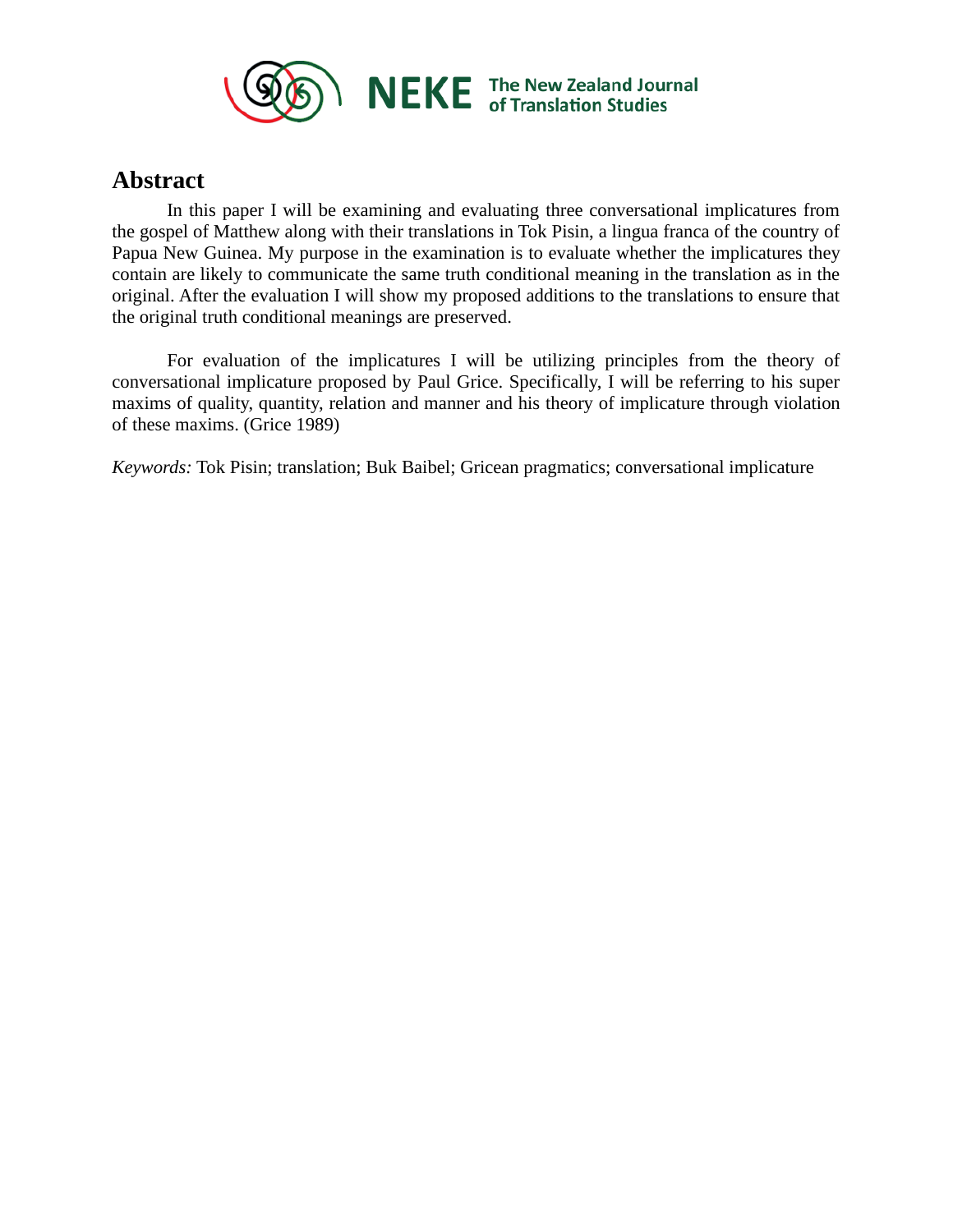

#### **Method of Analysis**

As a basis for evaluating the translation of the implicatures and their truth conditions into Tok Pisin, I am using the method proposed by Greg Thomson in his article *An introduction to implicature for translators*. In this article, Greg Thomson proposes that a failure to communicate the truth conditions of a conversational implicature in translation is likely based on one or more of four problems (Thomson 1982). These problems are a lack of the necessary background information needed by the hearer to calculate the implicature, utilization of a type of conversational implicature that does not occur natively in the target language, the possible mistranslation of original truth conditions, and inability on the part of the hearer to follow the chain of reasoning needed to calculate the implicature's truth conditions.

Thomson's proposed solution to the first of these failures, namely lack of sufficient context, is to provide in the translation the context necessary for the calculation. This could likely be done in footnoting as well if the readers were aware of how to use them. For the second failure, Thomson proposes that information be included in the text to trigger the implicature if it is not naturally triggered in the usage of a particular language. This can often be accomplished with the simple addition of clarifying words or phrases and better done in the text than in footnotes. The third failure, that of mistranslation, Thomson suggests may have to be addressed by translating the truth conditions of the original implicature without preservation of the form of the statement. This is a drastic step, but necessary if the statement is sufficiently foreign in context to the target hearers' understanding. The fourth failure, that of problems in the chain of reasoning, Thomson suggests can be rectified by adding words or phrases in the text that help lead the reader along the reasoning chain.

My goal in the translation changes I propose in this paper is that the final product adheres to the guidelines proposed by Eugene Nida in his book *Bible translating*. These guidelines are that the translation must: represent the customary usage of the native language, make sense, and conform to the meaning of the original (Nida 1947). I will consider a successful translation one that makes the implicatures clear and understandable in the target language, does not fail because of one of the causes listed by Thomson, and produces an equivalent translation under the guidelines proposed by Nida. In addition, I will be drawing on my experience as a Scripture use worker in Papua New Guinea to help anticipate difficulties in reading comprehension for the recipients of the translation.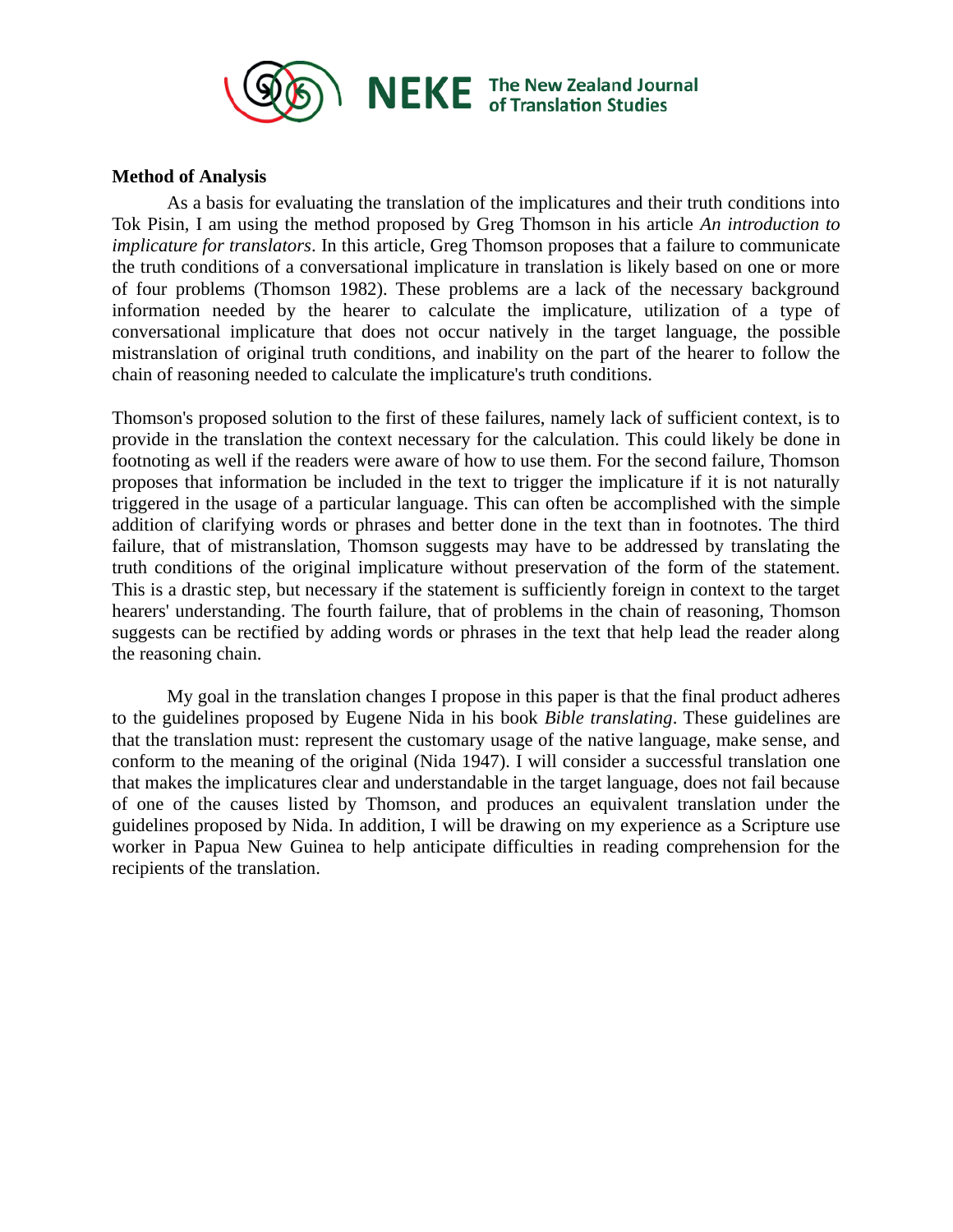

Matthew 4:3-7: The Temptation of Jesus

The first case of conversational implicature and its translation into Tok Pisin I will consider is that found in Matthew 4:3-7 in the temptation of Jesus.

#### **Matyu 4:4**

- **Tasol Jisas i bekim tok olsem,** "**Buk bilong God i gat tok olsem,** '**Ol manmeri i no inap kisim**
- But Jesus replied this way, "book of God has words such as PL people are not able get

*'But Jesus said, "God's book says, 'all people cannot get '*

### **laip long kaikai tasol. Nogat. Ol i mas bihainim olgeta tok bilong God tru na bai ol i kisim**

life from food only No all must obey every word of God well and FUT all get *'life from food alone. No. They must obey all God's words well and they will get'*

laip.'" life *'life.'" '*

#### **Matyu 4:7**

# **Tasol Jisas i tokim em,** "**Buk bilong God i tok moa olsem,** '**Yu no ken traim strong bilong God,**

But Jesus said to him book of God say more such as You cannot test power of God.

*'But, Jesus said to him, " God's book says again, ' Don't test God's strength.'"'* (Buk Baibel 2008)

According to Grice's theory, in verse 4 we see a case of violation of the maxim of relation in Jesus' reply. The verses Jesus quotes in verse 4 and verse 7 in effect give reasons for his answers to the challenges by Satan. We are, however, left to calculate the implied "no" in his answers.

In both English and Tok Pisin, we see the translators trying to signal the implicature through the translation of the connective starting verse 4. In Greek this connective is the word "  $\delta \epsilon$ <sup>"</sup> which according to Kermit Titrud is likely used to signal conjunction but not necessarily relation of information. (Titrud 1992). In English, we see that the translators have translated this as "but" and in Tok Pisin as "tasol". These are roughly equivalent in meaning, both showing antithesis of the new information to that which comes before. This is likely included to help signal the underlying implicature in Jesus' answer.

In comparing this implicature to Thomson's model for analysis, I believe that of the four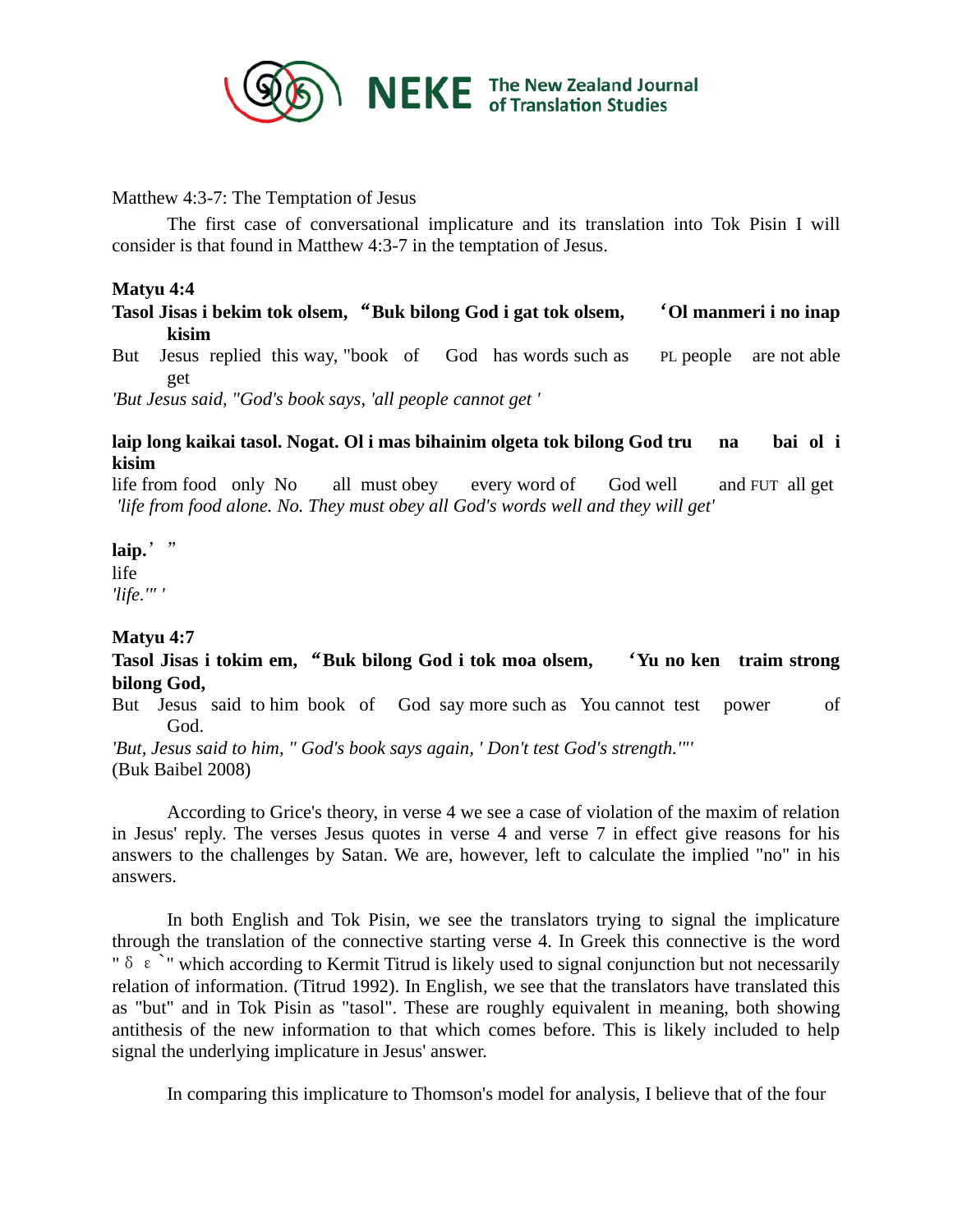

failures listed this translation is most likely to fail because of a failure to trigger the implicature. Following Thomson's advice, I propose a stronger implicature trigger with the addition of the following to verse 4. My proposed additions are in bold. Matyu 4:4

Tasol Jisas **i tok bilong wanem em i no makim dispela na** i bekim tok olsem, "Buk bilong God

But Jesus **talked about why he did not do this and** replied this way, "book of God

*'But, Jesus said why he would not do this and replied, " God's book '*

i gat tok olsem, 'Ol manmeri i no inap kisim laip long kaikai tasol. Nogat. Ol i mas bihainim

has words such as all people are not able get life from food only No all must obey *'says, all people cannot get life from food alone. No. They must obey'*

olgeta tok bilong God tru na bai ol i kisim laip.'" every word ofGod well and FUT all get life *'all God's words well and they will get life.'"'* (Buk Baibel 2008)

I believe that triggering the implicature in verse 4 in this strong way will lead the reader to recognize the same type of implicature in verse 7.

Matthew 8:19-20: A Scribe's Promise

The next example of implicature translation I'd like to evaluate is that occurring in Matthew 8:19-20. In this passage we see a scribe come to Jesus and disclose his intent of becoming one of his followers.

#### **Matyu 8:19**

**Na wanpela saveman bilong lo i kam na i tokim Jisas olsem, "Tisa, olgeta ples yu**  And one wiseman of law came and talked Jesus such as teacher all place you *'And a man knowledgable of the law came and said to Jesus,"Teacher everywhere you '*

**go long en, bai mi bihainim yu i go wantaim."**  go to it FUT I follow you go along with *'go, I will go with you'*

#### **Matyu 8:20**

**Na Jisas i tokim em olsem, "Ol weldok i gat hul long graun, na ol pisin i gat haus**  And Jesus talk him such as all wild dog have hole of ground and all bird have house *'And Jesus said to him, " The wild dogs have holes in the ground, and the birds have their houses. '*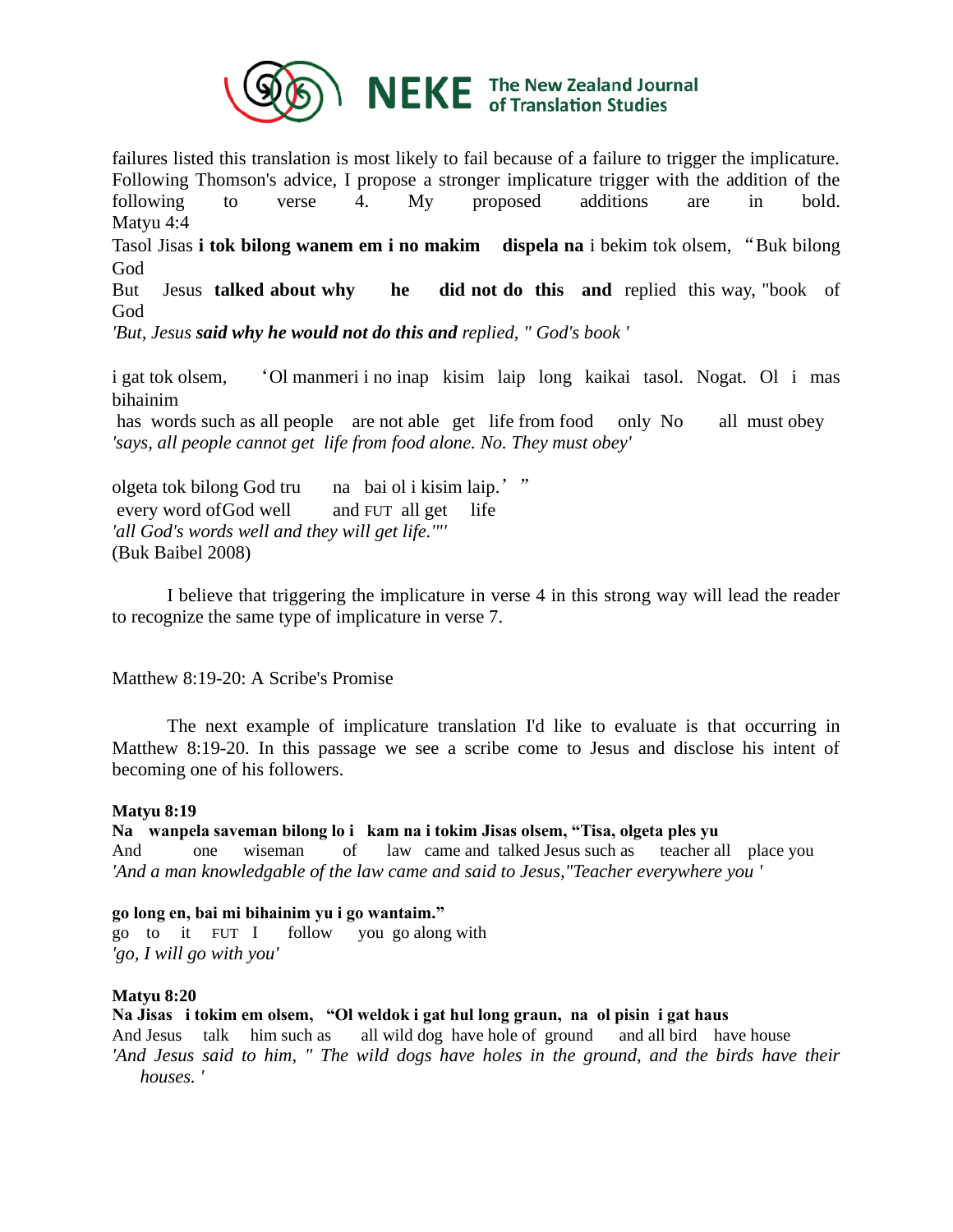

#### **bilong ol. Tasol Pikinini Bilong Man em i no gat ples bilong slip."**

 of their But child of man he not have place of sleep.  *' But the Child of Man does not have a place to sleep."'*

(Buk Baibel 2008)

According to Grice's theory, in verse 20 we see a case of violation of the maxim of relation in Jesus' reply to the scribe's declaration. The implicature here seems to be that Jesus is indicating that this man's declared intent will be an uncomfortable or difficult thing. In neither the English nor the Tok Pisin translation does it appear that the translator made any attempt to clarify the chain of reasoning intended by the implicature. Based on my experience working with Tok Pisin speakers, I think the current translation is likely to lead to a loss of the truth conditional meaning of the original or need clarification.

In comparing this implicature to Thomson's model for analysis, I believe that of the four failures listed this translation is most likely to fail because of either a failure to trigger the implicature or a failure on the part of the hearer to follow the chain of reasoning put forth by the use of the implicature. I propose addressing both possibilities by adding a chain of reasoning statement to verse 20. My proposed additions are in bold.

#### Matyu 8:20

Na Jisas **i makim klia em bai hatwok tru belong makim dispela na em i** tokim em olsem, And Jesus **explain it(is) FUT difficult very to do this and he** talk him such as *'And Jesus explained it would be very difficult to do this and said,"'*

"Ol weldok i gat hul long graun, na ol pisin i gat haus bilong ol. Tasol Pikinini Bilong Man PL wild dog have hole of ground and PL bird have house of their But child of man *'" The wild dogs have holes in the ground, and the birds have their houses. But the Child of Man '*

em i no gat ples bilong slip." he not have place of sleep. *'doesn't have a place to sleep."'* (Buk Baibel 2008)

I believe my proposed changes are a much stronger signal for the implicature, lead to less ambiguity and help the hearer to follow the intended chain of reasoning. This clarifying statement enables the verses to meet Nida's qualifications for a dynamic equivalent translation of the original.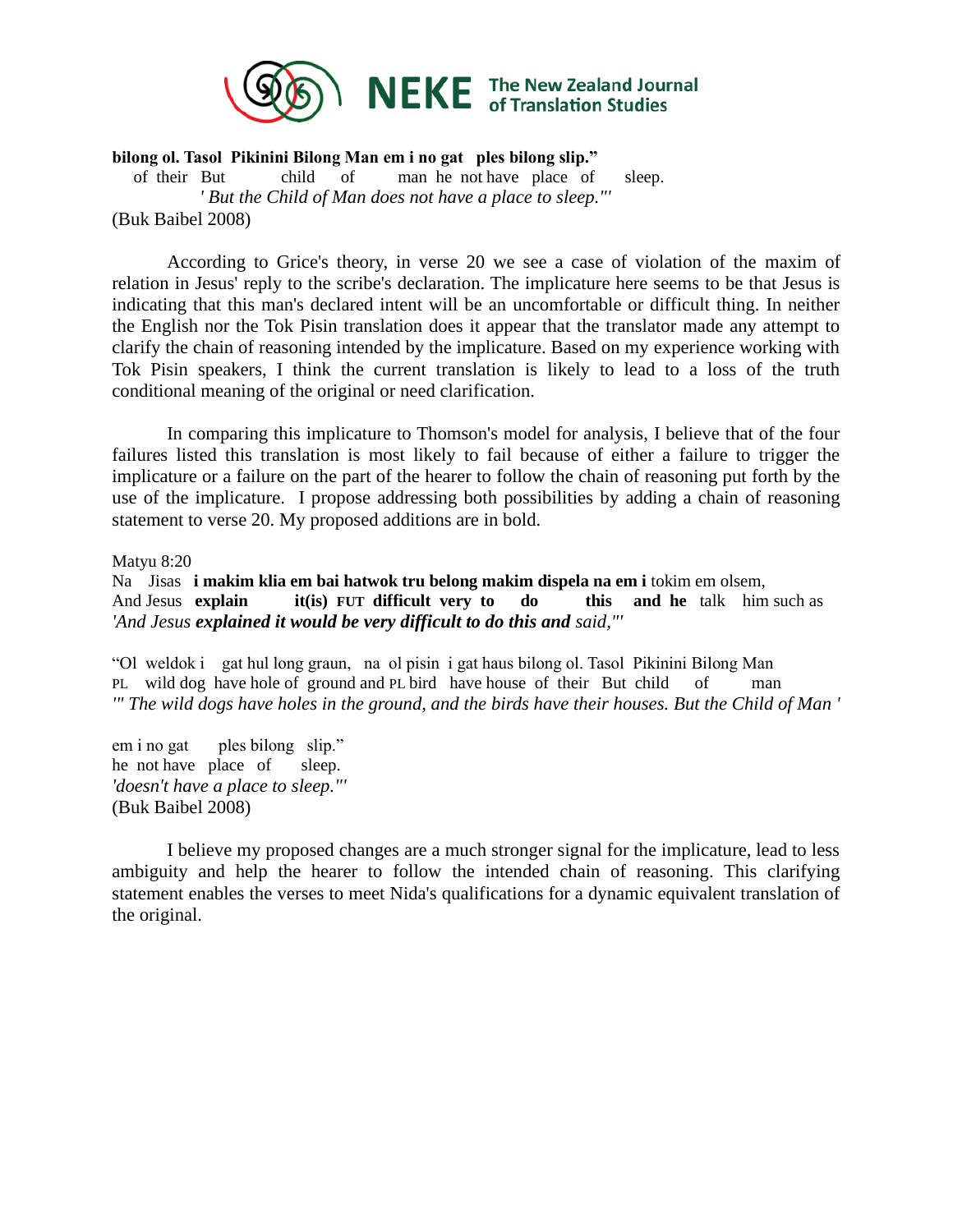

### **Matthew 15:21-28: A Canaanite Woman Seeks Help**

The third example of implicature translation I'd like to evaluate is that occurring in Matthew 15:21-28. In this passage we see a woman from the region of Tyre and Sidon come to Jesus and request that Jesus heal her daughter.

#### **Matyu 15:21**

**Orait Jisas i lusim dispela ples na i go long hap bilong taun Tair na Saidon.** 

alright Jesus left this place and went to place of town Tyre and Sidon. *'So, Jesus left this place and went to the area of the towns Tyre and Sidon.'*

### **15:22 Na wanpela meri bilong lain Kenan i save stap long dispela hap, em i kam na i singaut**

and one woman of group Canaan usually lived in this place she come and called out

*'And a woman of Canaan who lived in this place came and called out,'*

**olsem,** "**Bikpela, yu Pikinini Bilong Devit, yu mas sori long mi. Spirit nogut i**  like this Lord you child of David you must have compassion on me Spirit bad *'"Lord, you are David's child, have compassion on me. An evil spirit'*

# **bagarapim tru pikinini meri bilong mi.**"

 hurt very child girl of me *'has hurt badly my daughter."'*

### **15:23 Tasol Jisas i no bekim wanpela tok long em. Na ol disaipel bilong en i kam long em na ol i**

But Jesus not reply one work to her and all disciple of him came to him and all

*'But Jesus did not respond to her. And all his disciples came to him and they '*

# **tokim em olsem,** "**Dispela meri em i singaut singaut na i bihainim yumi i kam. Yu salim em i go.**"

talk him like this this woman she call out call out and follow us come you send her go

*'said to him, " This woman repeatedly calls out and follows us. Send her away."'*

# **15:24 Na Jisas i bekim tok olsem,** "**God i bin salim mi i kam long ol lain bilong Israel tasol, bilong**

 and Jesus return talk like this God PAST send me come to all group of Israel only to

*'And Jesus replied, " God has sent me to the group of Israel only, to '*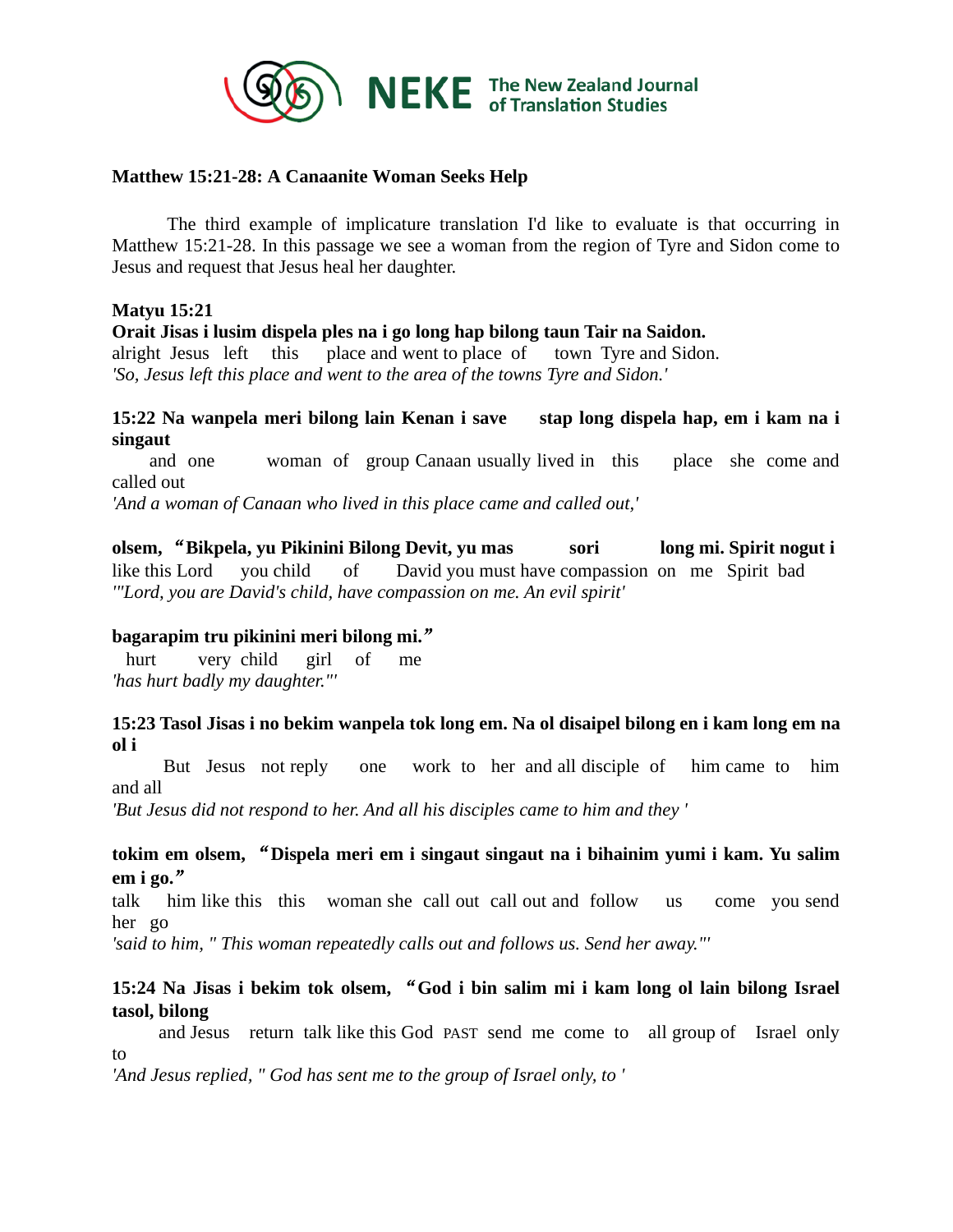

### **helpim ol dispela sipsip i lus.**"

help all these sheep lost *'help these lost sheep."'*

### **15:25 Tasol meri i kam klostu long Jisas na i brukim skru na putim pes i go daun long graun, na i**

But woman come close to Jesus and kneel and put face go down to ground and *'But, the woman came near to Jesus and knelt and put her face on the ground, and '*

# **tok,** "**Bikpela, yu mas helpim mi.**"

talk Lord You must help me *'said, "Lord, you must help me."'*

### **15:26 Na Jisas i bekim tok bilong en olsem,** "**Nogut yumi kisim kaikai bilong ol pikinini na**

and Jesus replied talk of him this way not good we get food of PL child and

*'And Jesus replied, " It isn't good for us to get the children's food and '*

# **tromoi i go long ol dok.**"

throw go to PL dog *'throw it to the dogs."'*

# **15:27 Tasol meri i tok,** "**Bikpela, yu tok tru. Tasol ol dok i save kisim ol hap kaikai i pundaun**

but woman talk Lord you talk true but PL dog often get **PL** half food fall down

*'But, the woman said, "Lord speak the truth. But, the dogs often get the food scraps that fall'*

#### **aninit long tebol bilong ol papa bilong ol.**"

 beneath table of owner of them *'beneath the table of their owner.'*

# **15:28 Jisas i harim dispela tok na em i bekim tok olsem,** "**Meri, bilip bilong yu em i bikpela tru.**

 Jesus hear this talk and he reply this way woman belief of you it big very *'Jesus heard this and he replied, "Woman, your belief is very big.'*

### **Samting yu laik i mas kamap long yu, em i ken kamap.**" **Na long dispela taim stret, pikinini**

A thing you want must come to you it can come and at this time exactly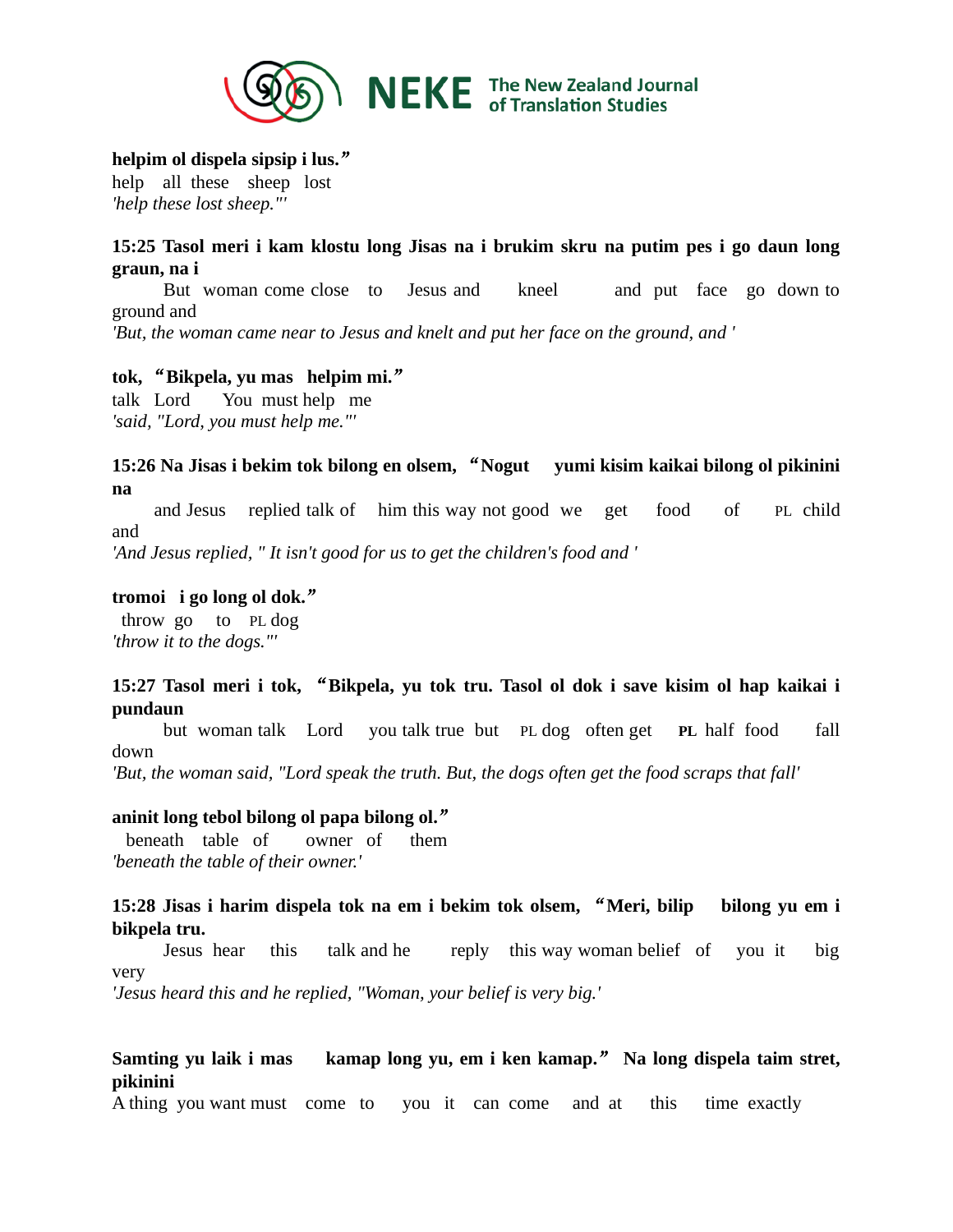

child

*'what you want must come to you, it is able to come about." And at this exact time, '*

**meri bilong en i kamap orait gen.**  girl of her became alright again. *'her daughter became alright again.'* (Buk Baibel 2008)

According to Grice's theory, in verse 24 we see a case of violation of the maxim of relation in Jesus' reply to his disciples. Jesus gives a reason for his reply but we are left to calculate the implied "no" in his answers.

In comparing this implicature to Thomson's model for analysis I believe that, of the four failures listed, this translation is most likely to fail because of either a lack of necessary context on the part of the reader, failure to trigger the implicature, or a failure on the part of the reader to follow the chain of reasoning. I propose the following changes to the translation of verses 22 and 24 to help signal the implicature, provide necessary background knowledge and lead the reader in the right chain of reasoning. My proposed additions are in bold.

15:22 Na wanpela meri **husat i no stap bilong lain Israel tasol** i stap bilong lain Kenan **na** i save

 and one woman **who was not of group Israel but** was of group Canaan and usually

*'And a woman who was not from Israel, but was from Canaan '*

stap long dispela hap, em i kam na i singaut olsem, "Bikpela, yu Pikinini Bilong Devit, lived in this place she come and called out like this Lord you child of David *'who lived in this place came and called out,"Lord, you are David's child,'*

 yu mas sori long mi. Spirit nogut i bagarapim tru pikinini meri bilong mi." you must have compassion on me Spirit bad hurt very child girl of me *' have compassion on me. An evil spirit has hurt badly my daughter."'*

15:24 Na Jisas i **tok bilong wanem em i no bin helpim dispela meri na em i** bekim tok olsem, and Jesus **talk why he not PAST help this woman and he** return talk like this

*'And Jesus talked about why he hadn't helped the woman and replied,'*

"God i bin salim mi i kam long ol lain bilong Israel tasol, bilong helpim ol dispela sipsip i lus."

 God PAST send me come to PL group of Israel only to help all PL this sheep lost *'God has sent me to the group of Israel only, to help these lost sheep."'* (Buk Baibel 2008)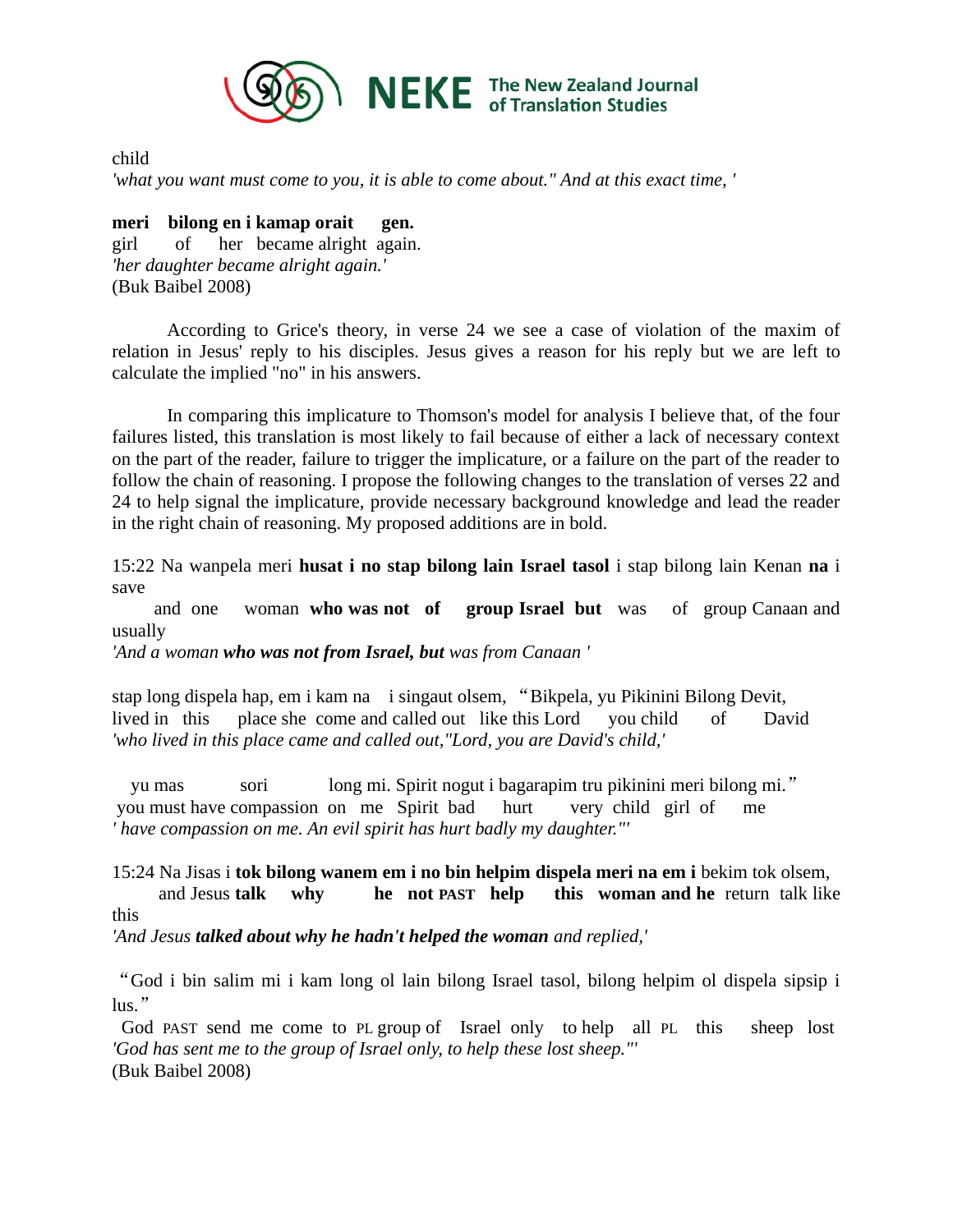

The changes to verse 22 are to provide the necessary background knowledge or context for the reader to calculate the meaning of the implicature. The changes to verse 24 are to help trigger the implicature and lead the reader in the chain of reasoning needed to understand the meaning of the implicature.

#### **Conclusions**

My evaluation is that the three conversational implicatures are likely to fail for some readers on account of lack of proper contextual understanding, change of reasoning problems, or failure to trigger the implicature. The intent in my revisions was to supply context where needed and clarify the use of an implicature and any chain of reasoning difficulties that may arise. I believe that these revisions would lead to better preservation of truth-conditional meaning to readers of the Tok Pisin translation.